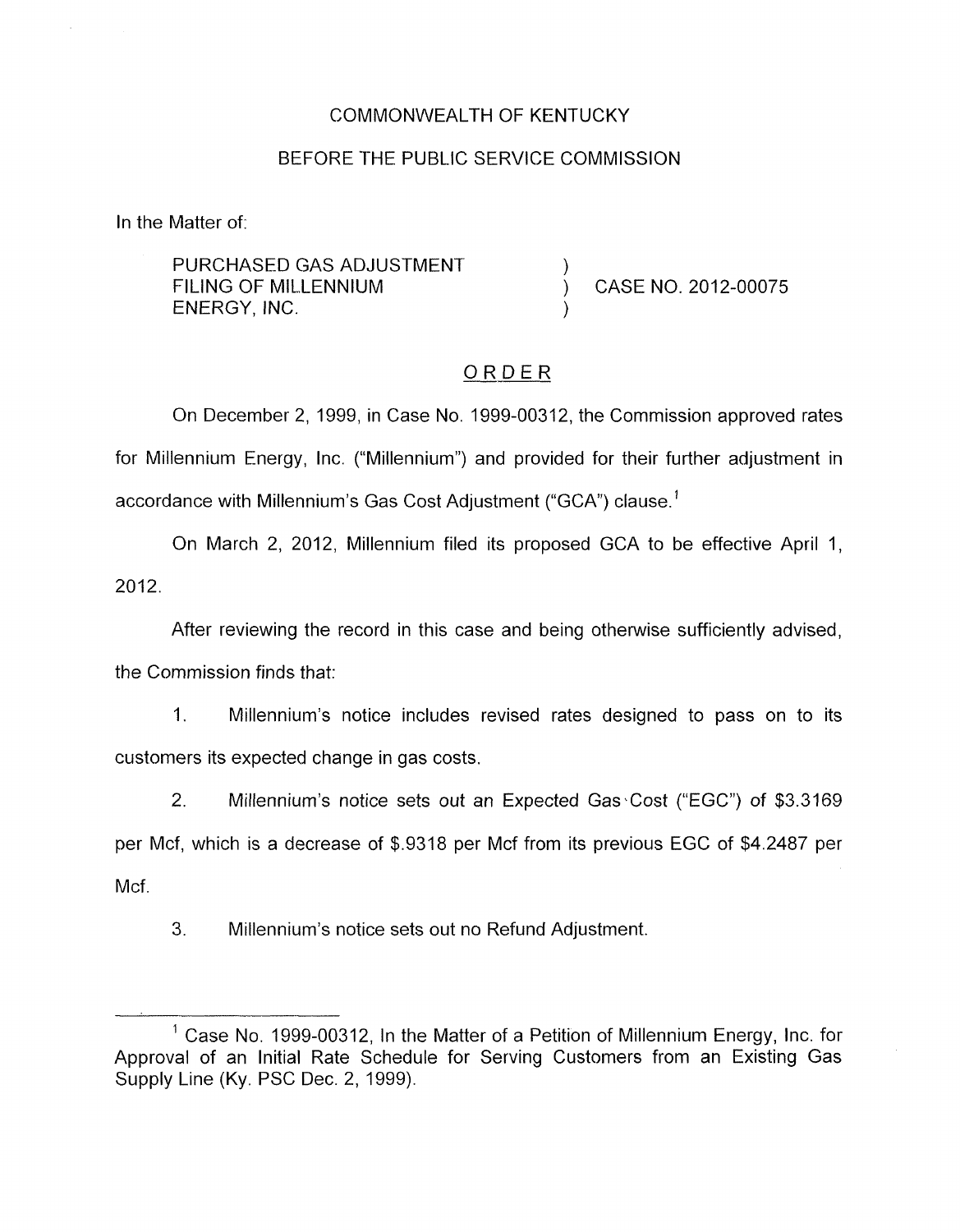4. Millennium's notice sets out a current quarter Actual Adjustment ("AA") of  $($ \$.0715) per Mcf. Millennium's total AA is  $($ \$.0434) per Mcf, which is a decrease of \$.0706 per Mcf from the previous total AA of \$.0272 per Mcf.

*5.* Millennium's notice sets out a current quarter Balance Adjustment ("BA") of (\$.000066) per Mcf. Millennium's total BA is (\$.0359) per Mcf, which is an increase of \$.0624 per Mcf from the previous total BA of (\$.0983) per Mcf.

6. Millennium's GCR rate is \$3.2376 per Mcf, which is a decrease of \$.9400 per Mcf from the previous rate of \$4.1776 per Mcf.

7. The rates in the Appendix to this Order are fair, just, and reasonable, and should be approved for service rendered by Millennium on and after April 1, 2012.

IT IS THEREFORE ORDERED that:

I. The rates in the Appendix to this Order are approved for service rendered on and after April 1, 2012.

2. Within 20 days of the date of this Order, Millennium shall file its revised tariffs with this Commission setting out the rates approved herein and reflecting that they were approved pursuant to this Order.

By the Commission

 $\sqrt{n}$ **ENTERED MAR 2 7 2012** KENTUCKY PUBLIC

**n**  'Director

Case No. 2012-00075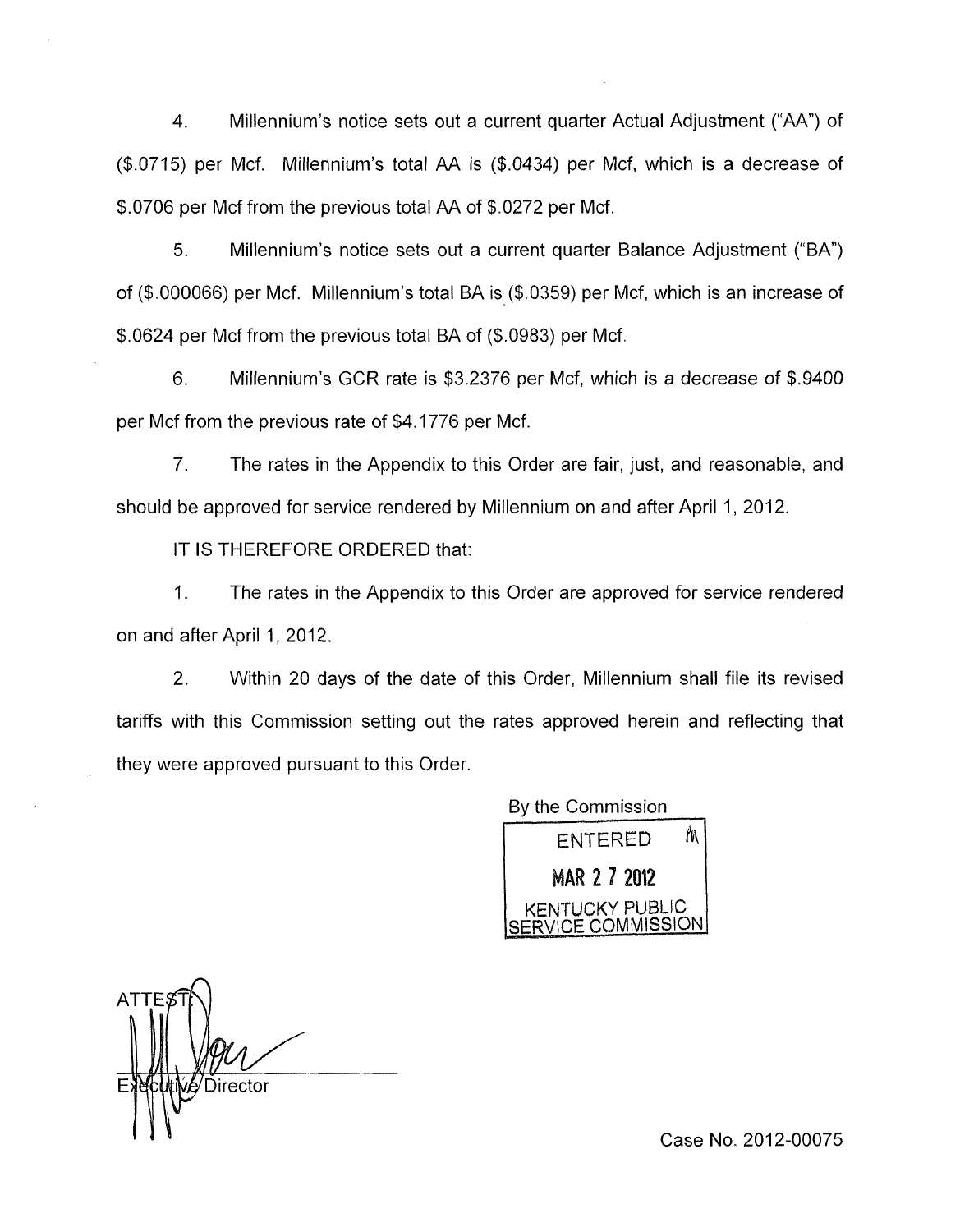#### APPENDIX

# APPENDIX TO AN ORDER OF THE KENTUCKY PUBLIC SERVICE **COMMISSION IN CASE NO. 2012-00075 DATED MAR 2 7 2012**

The following rates and charges are prescribed for the customers served by Millennium Energy, Inc. All other rates and charges not specifically mentioned herein shall remain the same as those in effect under authority of this Commission prior to the effective date of this Order.

l.

## **Residential**

|                                   | <b>Base Rate</b>     | Gas Cost<br>Recovery<br>Rate | Total    |
|-----------------------------------|----------------------|------------------------------|----------|
| <b>Customer Charge</b><br>All Mcf | \$6.00<br>\$4.00     | \$6.00<br>\$3.2376           | \$7.2376 |
| Commercial and Industrial         |                      |                              |          |
| <b>Customer Charge</b><br>All Mcf | \$20.00<br>3.00<br>S | \$20.00<br>3.2376            | \$6.2376 |